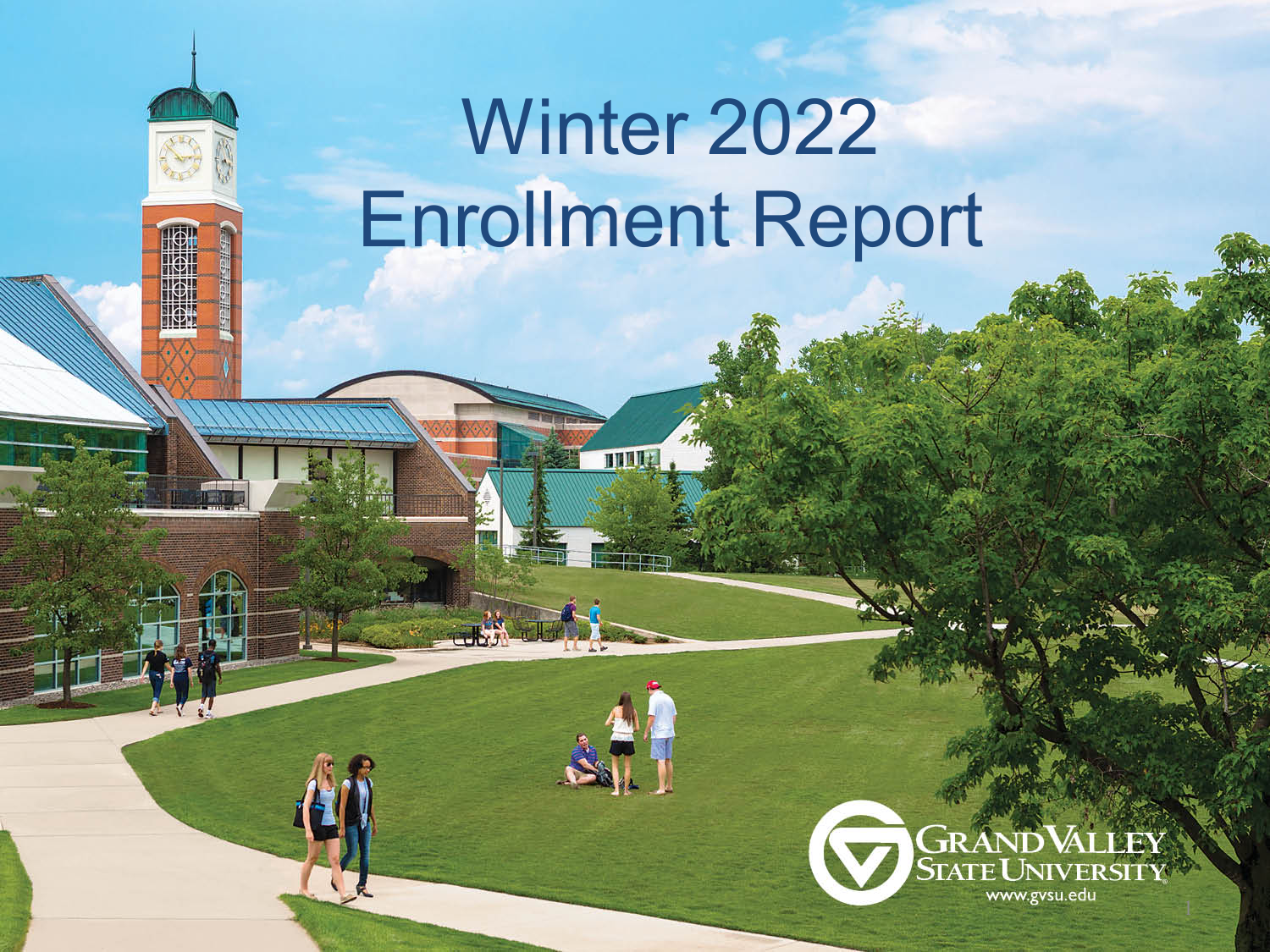#### **ENROLLMENT REPORT**

|                                | <b>Winter 2020</b> |        | Winter 2021 |                | <b>Winter 2022</b> |                |                  |
|--------------------------------|--------------------|--------|-------------|----------------|--------------------|----------------|------------------|
|                                | #                  | %      | #           | %              | #                  | %              | %change          |
| <b>CATEGORY</b>                |                    |        |             |                |                    |                | from 2021        |
| Gender                         |                    |        |             |                |                    |                |                  |
| Male                           | 8,700              | 38.6%  | 8,064       | 37.5%          | 7,759              | 37.4%          | $-3.8%$          |
| Female                         | 13,795             | 61.3%  | 13,427      | 62.4%          | 12,967             | 62.5%          | $-3.4%$          |
| Not reported                   | 18                 | 0.1%   | 26          | 0.1%           | 27                 | 0.1%           | 3.8%             |
| <b>TOTAL</b>                   | 22,513             | 100.0% | 21,517      | 100.0%         | 20,753             | 100.0%         | $-3.6%$          |
|                                |                    |        |             |                |                    |                |                  |
| <b>Class</b>                   |                    |        |             |                |                    |                |                  |
| Freshman                       | 3,233              | 14.4%  | 2,900       | 13.5%          | 3,082              | 14.9%          | 6.3%             |
| Sophomore                      | 4,339              | 19.3%  | 3,886       | 18.1%          | 3,587              | 17.3%          | $-7.7%$          |
| Junior                         | 4,853              | 21.6%  | 4,709       | 21.9%          | 4,339              | 20.9%          | $-7.9%$          |
| Senior                         | 7,255              | 32.2%  | 7,168       | 33.3%          | 6,812              | 32.8%          | $-5.0%$          |
| <b>Masters</b>                 | 2,583              | 11.5%  | 2,575       | 12.0%          | 2,658              | 12.8%          | 3.2%             |
| Doctoral                       | 250                | 1.1%   | 279         | 1.3%           | 275                | 1.3%           | $-1.4%$          |
| <b>TOTAL</b>                   | 22,513             | 100.0% | 21,517      | 100.0%         | 20,753             | 100.0%         | $-3.6%$          |
| <b>Classification</b>          |                    |        |             |                |                    |                |                  |
| <b>New</b>                     |                    |        |             | 3.2%           | 804                |                |                  |
|                                | 715                | 3.2%   | 679         |                |                    | 3.9%           | 18.4%<br>$-4.3%$ |
| Returning                      | 21,798             | 96.8%  | 20,838      | 96.8%          | 19,949             | 96.1%          |                  |
| <b>TOTAL</b>                   | 22,513             | 100.0% | 21,517      | 100.0%         | 20,753             | 100.0%         | $-3.6%$          |
| Geographic Origin              |                    |        |             |                |                    |                |                  |
| Kent County                    | 4,515              | 20.1%  | 4,201       | 19.5%          | 3,990              | 19.2%          | $-5.0%$          |
| <b>Macomb County</b>           | 1,134              | 5.0%   | 1,178       | 5.5%           | 1,138              | 5.5%           | $-3.4%$          |
| Muskegon County                | 706                | 3.1%   | 701         | 3.3%           | 685                | 3.3%           | $-2.3%$          |
| Oakland County                 | 2,676              | 11.9%  | 2,506       | 11.6%          | 2,344              | 11.3%          | $-6.5%$          |
| <b>Ottawa County</b>           | 2,521              | 11.2%  | 2,486       | 11.6%          | 2,415              | 11.6%          | $-2.9%$          |
| <b>Wayne County</b>            | 1,302              | 5.8%   | 1,198       | 5.6%           | 1,141              | 5.5%           | $-4.8%$          |
| <b>Other Counties</b>          | 7,524              | 33.4%  | 7,200       | 33.5%          | 6,881              | 33.2%          | $-4.4%$          |
| Non-Michigan                   | 2,135              | 9.5%   | 2,047       | 9.5%           | 2,159              | 10.4%          | 5.5%             |
| <b>TOTAL</b>                   | 22,513             | 100.0% | 21,517      | 100.0%         | 20,753             | 100.0%         | $-3.6%$          |
| <b>New By Category</b>         |                    |        |             |                |                    |                |                  |
| Undergraduate                  | 481                | 67.3%  | 388         | 57.1%          | 497                | 61.8%          | 28.1%            |
|                                |                    |        |             |                |                    |                |                  |
| <b>FTIAC</b>                   | 94                 |        | 93          |                | 101                |                | 8.6%             |
| Transfer                       | 387                |        | 295         |                | 396                |                | 34.2%            |
| Graduate                       | 234                | 32.7%  | 291         | 42.9%          | 307                | 38.2%          | 5.5%             |
| <b>GV Alumni</b>               | 90                 |        | 146         |                | 141                |                | $-3.4%$          |
| <b>Other Institutions</b>      | <u>144</u>         |        | <u>145</u>  |                | 166                |                | 14.5%            |
| <b>TOTAL</b>                   | 715                | 100.0% | 679         | 100.0%         | 804                | 100.0%         | 18.4%            |
|                                |                    |        |             |                |                    |                |                  |
| <b>Full-Time and Part-Time</b> |                    |        |             |                |                    |                |                  |
| Full-Time                      | 18,558             | 82.4%  | 17,331      | 80.5%<br>19.5% | 16,852             | 81.2%<br>18.8% | $-2.8%$          |
| Part-Time                      | 3,955              | 17.6%  | 4,186       |                | 3,901              |                | $-6.8%$          |
| <b>TOTAL</b>                   | 22,513             | 100.0% | 21,517      | 100.0%         | 20,753             | 100.0%         | $-3.6%$          |
| <b>Ethnic Groups</b>           |                    |        |             |                |                    |                |                  |
| African American or Black      | 970                | 4.3%   | 902         | 4.2%           | 886                | 4.3%           | $-1.8%$          |
| Amer. Indian/Alaskan Native    | 77                 | 0.3%   | 85          | 0.4%           | 73                 | 0.4%           | $-14.1%$         |
| Asian                          | 545                | 2.4%   | 535         | 2.5%           | 547                | 2.6%           | 2.2%             |
| Hispanic or Latino             | 1,273              | 5.7%   | 1,240       | 5.8%           | 1,260              | 6.1%           | 1.6%             |
| Nat. Hawaiian/Other Pac Island | 18                 | 0.1%   | 16          | 0.1%           | 20                 | 0.1%           | 25.0%            |
| Not Reported                   | 80                 | 0.4%   | 70          | 0.3%           | 82                 | 0.4%           | 17.1%            |
| Two or more ethnicities        | 801                | 3.6%   | 791         | 3.7%           | 733                | 3.5%           | $-7.3%$          |
| Non-resident International     | 368                | 1.6%   | 315         | 1.5%           | 429                | 2.1%           | 36.2%            |
| White                          | 18,381             | 81.6%  | 17,563      | 81.6%          | 16,723             | 80.6%          | $-4.8%$          |
| <b>TOTAL</b>                   | 22,513             | 100.0% | 21,517      | 100.0%         | 20,753             | 100.0%         | $-3.6%$          |
| *Total Unduplicated Minority   | 3,933              | 17.5%  |             | 0.0%           |                    |                |                  |
|                                |                    |        |             |                | 3,836              | 18.5%          |                  |

\*Total will be different from the sum of ethnicities because international students of color are included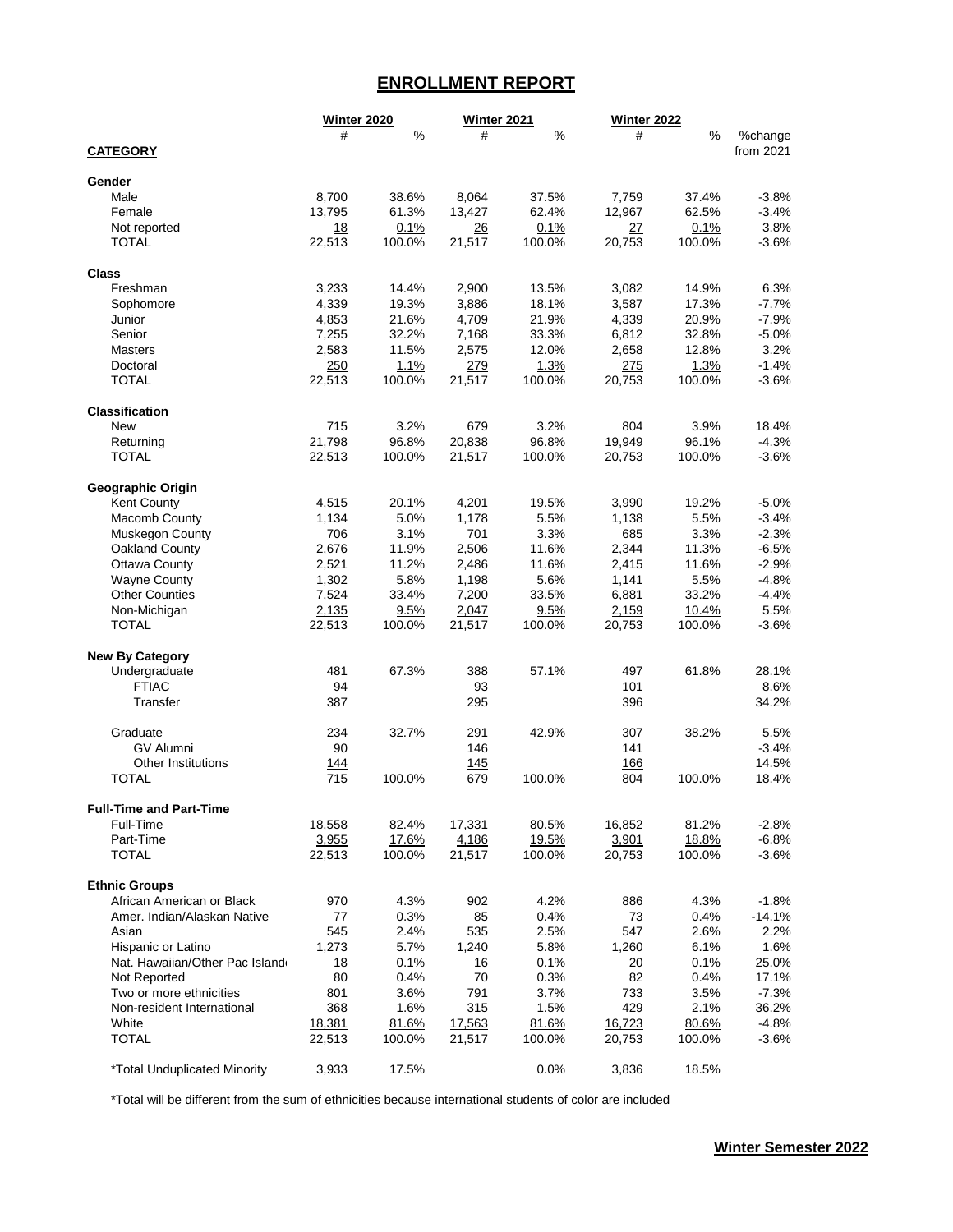| <b>Ethnicity</b>                          | <b>Female</b>      |                 |          |                 | <b>Male</b>        |            | <b>Any Sex</b>     |                    |           |  |
|-------------------------------------------|--------------------|-----------------|----------|-----------------|--------------------|------------|--------------------|--------------------|-----------|--|
|                                           | <b>Winter 2021</b> | Winter 2022     | % Change | Winter 2021     | <b>Winter 2022</b> | % Change   | <b>Winter 2021</b> | <b>Winter 2022</b> | % Change  |  |
| <b>African American or Black</b>          |                    | 12              | $+33.3%$ |                 | 16                 | $+166.7%$  | 15                 | 28                 | $+86.7%$  |  |
| American Indian or Alaskan Native         |                    |                 | $+0.0%$  |                 |                    | $-50.0\%$  |                    |                    | $-25.0%$  |  |
| Asian                                     |                    |                 | $-22.2%$ |                 |                    | $-100.0\%$ | 12                 |                    | $-41.7%$  |  |
| <b>Hispanic or Latino</b>                 | 24 <sup>°</sup>    | 30l             | $+25.0%$ | 14              | 17 <sub>1</sub>    | $+21.4%$   | 38                 | 47                 | $+23.7%$  |  |
| Native Hawaiian or Other Pacific Islander |                    |                 |          |                 |                    |            |                    |                    |           |  |
| <b>White</b>                              | <b>165</b>         | 202             | $+22.4%$ | 129             | 154                | $+19.4%$   | 294                | 358                | $+21.8%$  |  |
| Two or more races                         |                    | 11              | $+83.3%$ |                 |                    | $+200.0\%$ |                    | 201                | $+122.2%$ |  |
| Non-resident international                |                    | 10 <sub>l</sub> | $+25.0%$ |                 | 17                 | $+240.0\%$ | 13                 | 281                | $+115.4%$ |  |
| <b>Not Reported</b>                       |                    |                 | $+50.0%$ |                 |                    | $+200.0\%$ |                    |                    | $+100.0%$ |  |
| <b>Total</b>                              | <b>225</b>         | 277             | $+23.1%$ | 163             | 217                | $+33.1%$   | 388                | 497                | $+28.1%$  |  |
| Unduplicated Minority*                    | 58                 | 65              | $+12.1%$ | 33 <sup>1</sup> | 50                 | $+51.5%$   | 91                 | 115                | $+26.4%$  |  |

#### **New Undergraduate Enrollment by Ethnicity and Sex**

#### **New Undergraduate Enrollment for Selected Demographic Groups**

| <b>Characteristic</b>                   | Winter 2021 | Winter 2022   % Change |           |
|-----------------------------------------|-------------|------------------------|-----------|
| <b>First Generation College Student</b> | <b>138</b>  | 185 <sup>I</sup>       | $+34.1%$  |
| Low Income                              | 84          | <b>119</b>             | $+41.7%$  |
| <b>Frederik Meijer Honors College</b>   |             |                        | $+100.0%$ |
| <b>Veteran</b>                          | 28          | 28I                    | $+0.0%$   |
| Survivor or dependent of veteran        |             | 14                     | $+55.6%$  |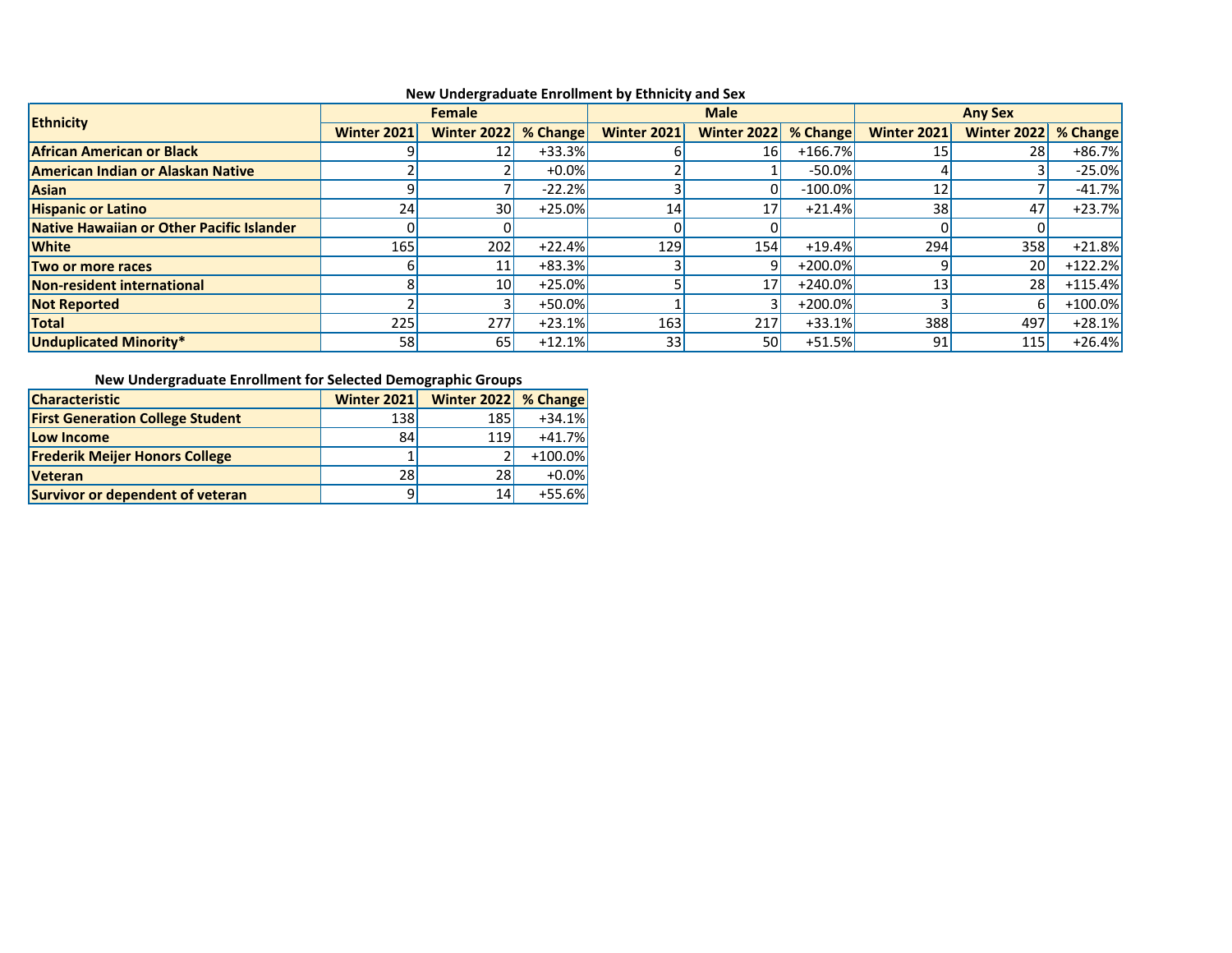# GRAND VALLEY STATE UNIVERSITY ALLENDALE, MI 49401

## GEOGRAPHIC ORIGIN WINTER SEMESTER 2022



**Emmet 88 Cheboygan <sup>26</sup> Presque Isle <sup>8</sup> Charlevoix 63 Antrim 43 Otsego Montmorency 44 4 Alpena 32 Leelanau 49 Benzie 29 Grand Traverse 286 Kalkaska 20 Crawford <sup>11</sup> Oscoda 7 Alcona 4 Manistee <sup>63</sup> Wexford 61 Missaukee Roscommon 22 Ogemaw 30 17 Iosco 18 Mason 64 Lake 8 Osceola 26 Clare 12 Gladwin 9 Arenac 4 Oceana 71 Newaygo 121 Mecosta 50 Isabella 58 Midland 109 Clinton 204 Bay 83 Huron 26 Muskegon 685 Montcalm 86 Kent**<br>3990  $Ottawa$ **2415 Allegan 382 Ionia 167 Gratiot 33 Saginaw 121 Shiawassee 519 99 Genesee Tuscola 24 Sanilac 32 Lapeer Saint Clair 230 Barry 157 Eaton 185 Ingham 328 Livingston 498 Oakland 2344 Macomb 1138 Wayne Washtenaw <sup>1141</sup> <sup>333</sup> Jackson <sup>189</sup> Calhoun <sup>177</sup> Kalamazoo Van Buren 384 114 Berrien 289 Cass St. Joseph 79 <sup>78</sup> Branch 48 Hillsdale 31 Lenawee 138 Monroe 88**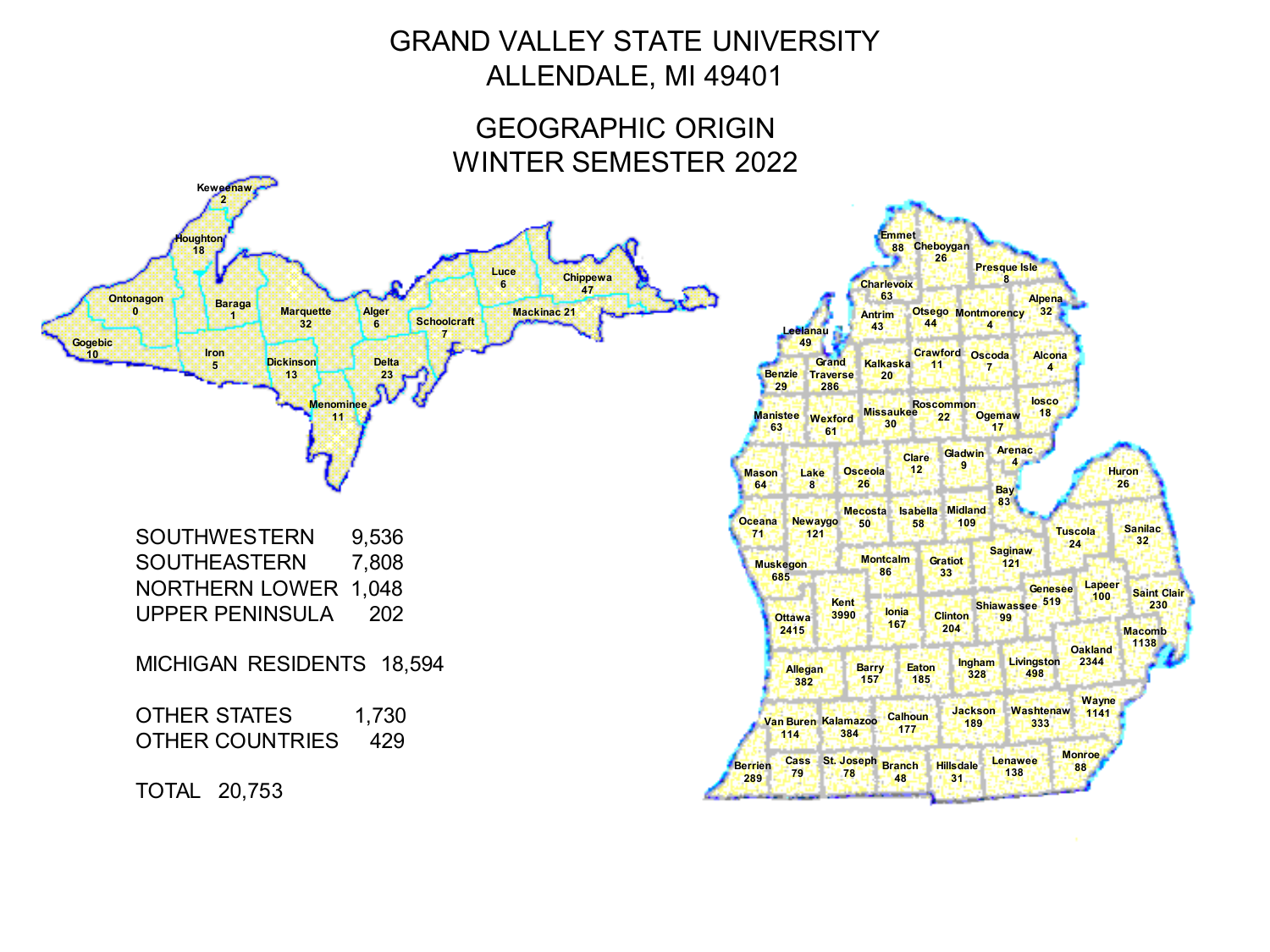## GRAND VALLEY STATE UNIVERSITY ALLENDALE, MI 49401

GEOGRAPHIC ORIGIN BY STUDENT CLASSIFICATION WINTER SEMESTER 2022

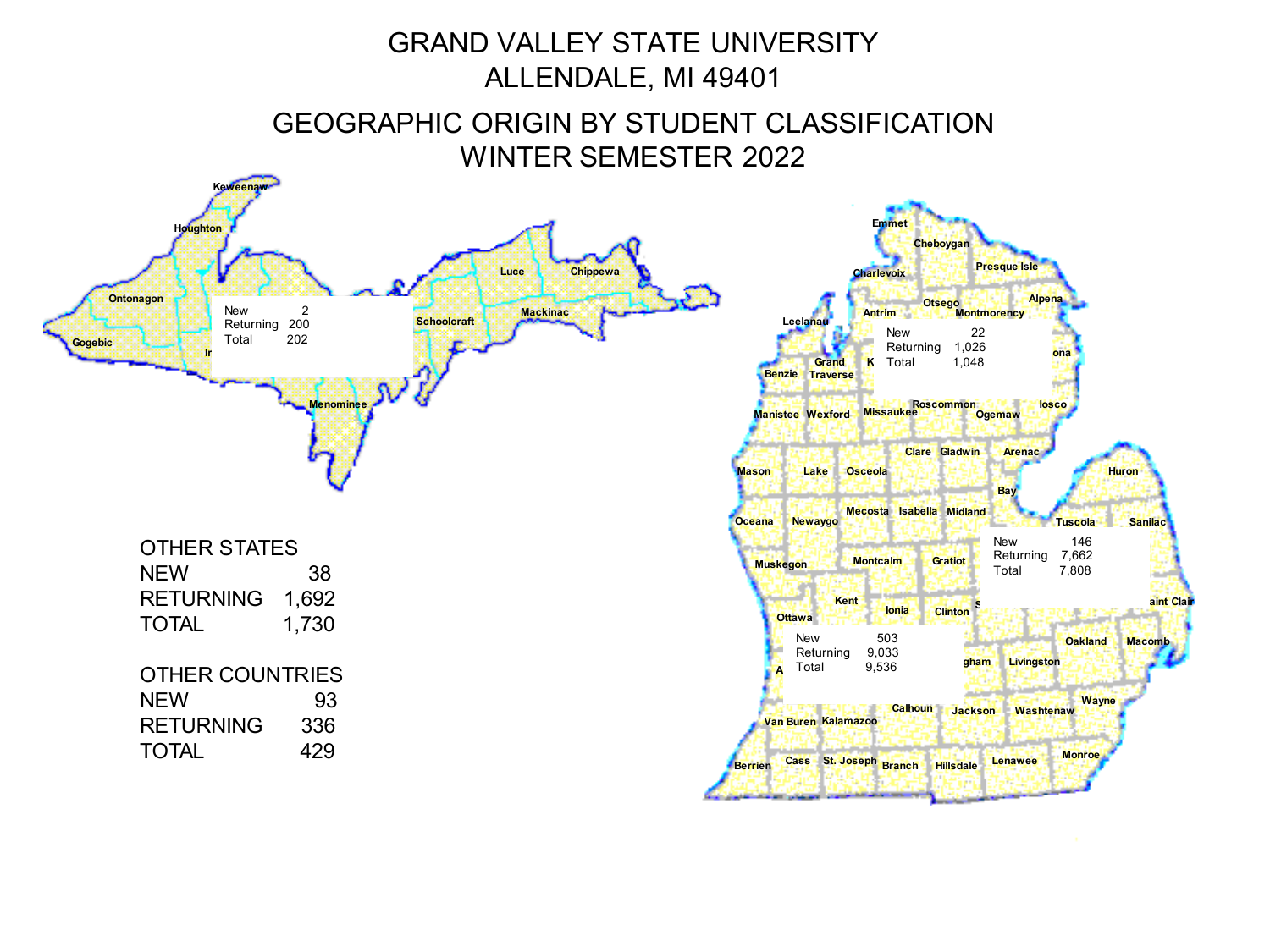#### **TRANSFER STUDENTS FROM MICHIGAN COMMUNITY COLLEGES**

|                                        | <b>TOTAL</b>   | <b>NEW</b>     | <b>RETURNING</b> |
|----------------------------------------|----------------|----------------|------------------|
| <b>Alpena Community College</b>        | 35             | 1              | 34               |
| Bay de Noc Community College           | 32             | 0              | 32               |
| C.S. Mott Community College            | 135            | 1              | 134              |
| Delta College                          | 124            | $\overline{c}$ | 122              |
| <b>Glen Oaks Community College</b>     | 57             | 1              | 56               |
| <b>Gogebic Community College</b>       | 13             | 0              | 13               |
| <b>Grand Rapids Community College</b>  | 1980           | 105            | 1875             |
| <b>Henry Ford Community College</b>    | 39             | $\overline{2}$ | 37               |
| Jackson Community College              | 144            | 4              | 140              |
| Kalamazoo Valley Community College     | 201            | 9              | 192              |
| <b>Kellogg Community College</b>       | 142            | 3              | 139              |
| <b>Kirtland Community College</b>      | 27             | 0              | 27               |
| Lake Michigan College                  | 211            | 6              | 205              |
| <b>Lansing Community College</b>       | 380            | 6              | 374              |
| <b>Macomb County Community College</b> | 325            | 2              | 323              |
| Mid-Michigan Community College         | 90             | 1              | 89               |
| <b>Monroe County Community College</b> | 40             | 0              | 40               |
| Montcalm Community College             | 64             | 2              | 62               |
| Muskegon Business College              | 0              | 0              | 0                |
| <b>Muskegon Community College</b>      | 574            | 28             | 546              |
| North Central Michigan College         | 117            | 0              | 117              |
| Northwestern Michigan College          | 185            | $\overline{c}$ | 183              |
| <b>Oakland Community College</b>       | 365            | 5              | 360              |
| St. Clair County Community College     | 113            | 3              | 110              |
| <b>Schoolcraft College</b>             | 247            | 3              | 244              |
| Southwestern Michigan College          | 74             | $\overline{c}$ | 72               |
| Suomi Community College                | $\overline{2}$ | 0              | $\overline{2}$   |
| <b>Washtenaw Community College</b>     | 213            | 5              | 208              |
| <b>Wayne County Community College</b>  | 31             | 1              | 30               |
| <b>West Shore Community College</b>    | 81             | 1              | 80               |
| <b>TOTAL</b>                           | 6041           | 195            | 5846             |

**Winter Semester 2022**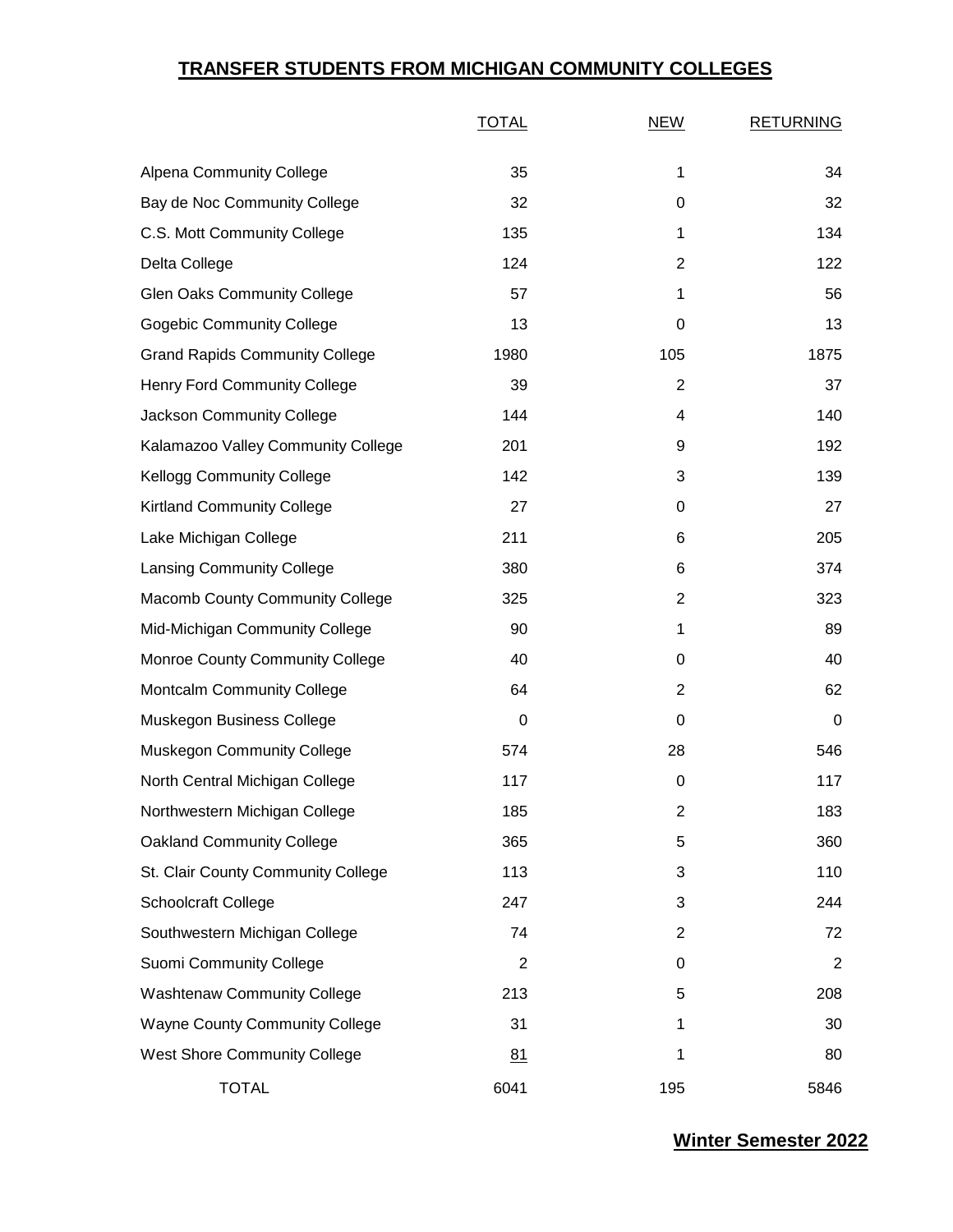#### **HEADCOUNT COMPARISON**

|                             | <b>Winter 2022</b> | <b>Winter 2021</b> | <b>Winter 2020</b> | <b>Winter 2019</b> |
|-----------------------------|--------------------|--------------------|--------------------|--------------------|
| Freshman                    | 3,082              | 2,900              | 3,233              | 3,390              |
| Sophomore                   | 3,587              | 3,886              | 4,339              | 4,353              |
| Junior                      | 4,339              | 4,709              | 4,853              | 4,971              |
| Senior                      | 6,812              | 7,168              | 7,255              | 7,387              |
| NON DEGREE Undergraduate    | 157                | 168                | 151                | 112                |
| <b>DEGREE Undergraduate</b> | 17,663             | 18,495             | 19,529             | 19,989             |
| <b>Total Undergraduate</b>  | 17,820             | 18,663             | 19,680             | 20,101             |
| Masters                     | 2,658              | 2,575              | 2,583              | 2,606              |
| Doctoral                    | 275                | 279                | 250                | 280                |
| <b>NON DEGREE Graduate</b>  | 106                | 109                | 124                | 126                |
| <b>DEGREE Graduate</b>      | 2,827              | 2,745              | 2,709              | 2,760              |
| <b>Total Graduate</b>       | 2,933              | 2,854              | 2,833              | 2,886              |
| <b>NON DEGREE</b>           | 263                | 277                | 275                | 238                |
| <b>DEGREE</b>               | 20,490             | 21,240             | 22,238             | 22,749             |
| <b>GRAND VALLEY TOTAL</b>   | 20,753             | 21,517             | 22,513             | 22,987             |
| <b>FTE</b>                  | 17,574.98          | 18,251.48          | 19,358.51          | 19,730.93          |

**Winter Semester 2022**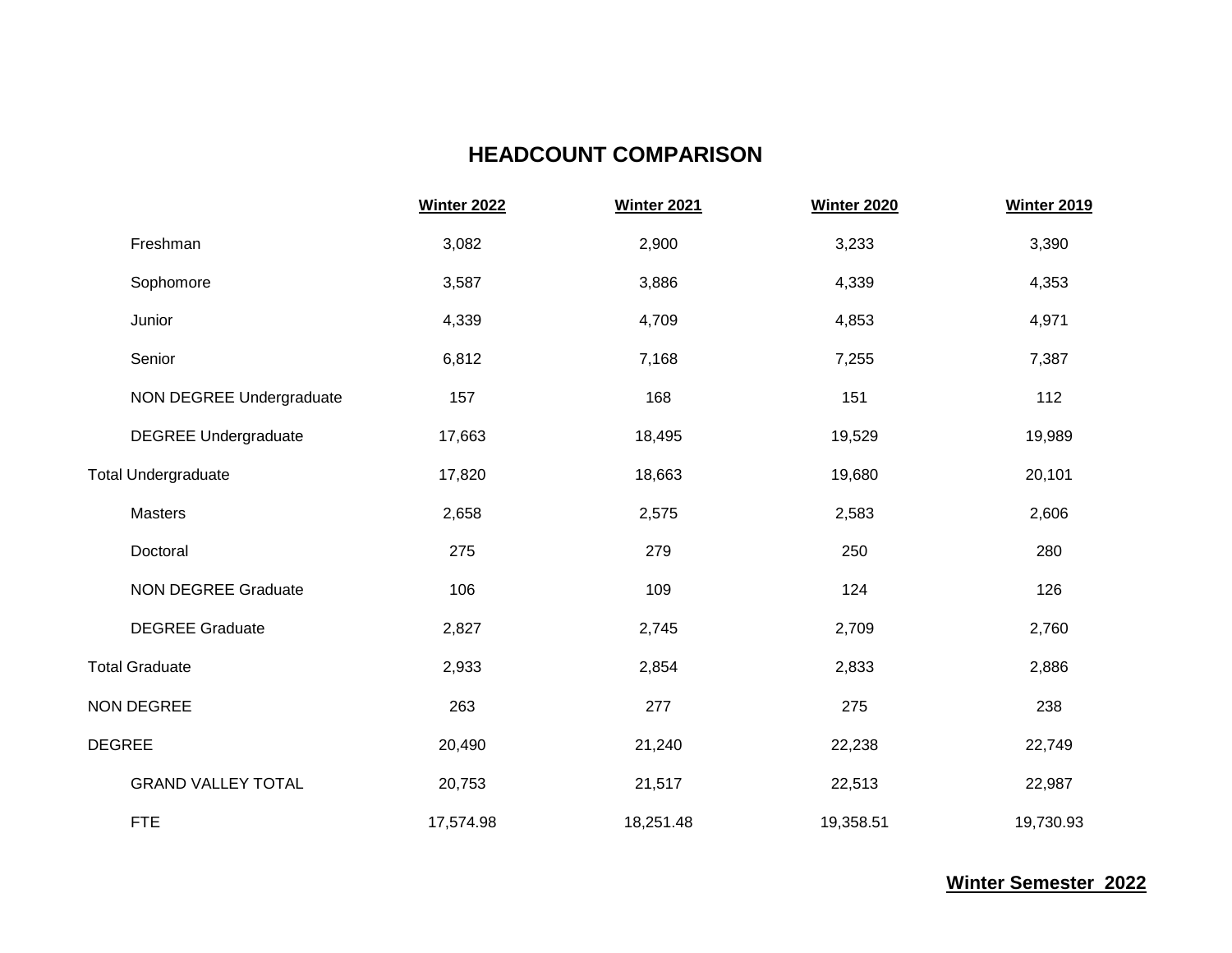## **STUDENT CREDIT LOAD BY CLASS STANDING**

|                             | <b>Winter 2022</b> |                         |           | Winter 2021                    |           | Winter 2020                    | <b>Winter 2019</b> |                                |  |
|-----------------------------|--------------------|-------------------------|-----------|--------------------------------|-----------|--------------------------------|--------------------|--------------------------------|--|
|                             | Headcount          | Average<br>Student Load | Headcount | Average<br><b>Student Load</b> | Headcount | Average<br><b>Student Load</b> | Headcount          | Average<br><b>Student Load</b> |  |
| Freshman                    | 3,082              | 13.6                    | 2,900     | 13.5                           | 3,233     | 13.9                           | 3,390              | 14.1                           |  |
| Sophomore                   | 3,587              | 13.7                    | 3,886     | 13.7                           | 4,339     | 13.9                           | 4,353              | 14.0                           |  |
| Junior                      | 4,339              | 13.5                    | 4,709     | 13.5                           | 4,853     | 13.7                           | 4,971              | 13.6                           |  |
| Senior                      | 6,812              | 12.5                    | 7,168     | 12.5                           | 7,255     | 12.6                           | 7,387              | 12.5                           |  |
| NON DEGREE Undergraduate    | 157                | 3.9                     | 168       | 4.4                            | 151       | 4.6                            | 112                | 4.8                            |  |
| <b>DEGREE Undergraduate</b> | 17,663             | 13.2                    | 18,495    | 13.2                           | 19,529    | 13.4                           | 19,989             | 13.4                           |  |
| <b>Total Undergraduate</b>  | 17,820             | 13.2                    | 18,663    | 13.2                           | 19,680    | 13.4                           | 20,101             | 13.3                           |  |
| <b>Masters</b>              | 2,658              | 7.6                     | 2,575     | 7.4                            | 2,583     | 7.3                            | 2,606              | 7.3                            |  |
| Doctoral                    | 275                | 11.9                    | 279       | 12.9                           | 250       | 12.4                           | 280                | 11.6                           |  |
| <b>NON DEGREE Graduate</b>  | 106                | 4.7                     | 109       | 4.4                            | 124       | 4.6                            | 126                | 3.9                            |  |
| <b>DEGREE Graduate</b>      | 2,827              | 8.1                     | 2,745     | 8.1                            | 2,709     | 7.9                            | 2,760              | 7.9                            |  |
| <b>Total Graduate</b>       | 2,933              | 8                       | 2,854     | 8.0                            | 2,833     | 7.7                            | 2,886              | 7.7                            |  |
| <b>Total GVSU</b>           | 20,753             | 12.4                    | 21,517    | 12.5                           | 22,513    | 12.7                           | 22,987             | 12.6                           |  |

**Winter Semester 2022**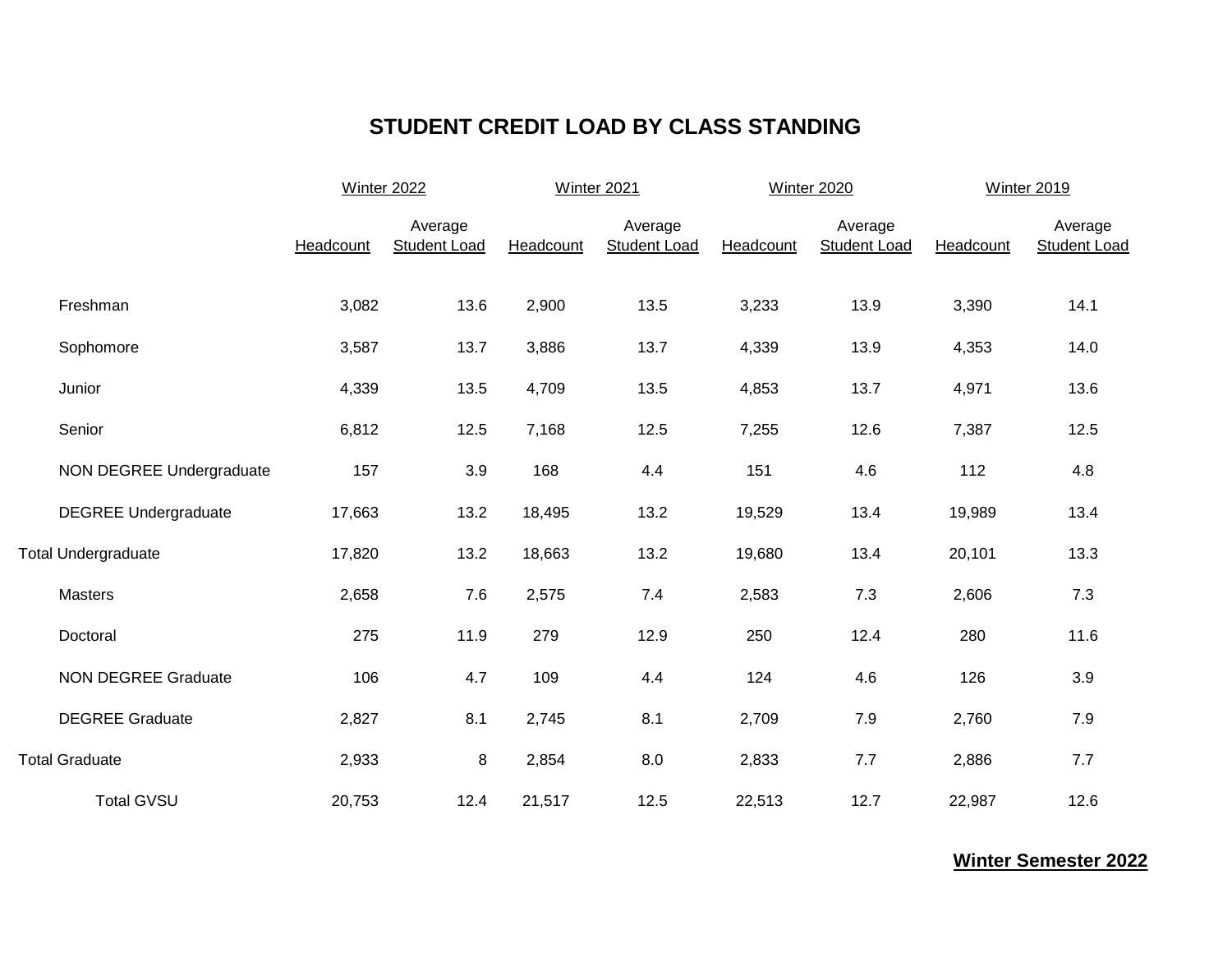## **CREDIT GENERATION GRID BY CLASS**

|                  |          | <b>Business</b> |          | <b>CECI</b> |           | Lib Arts/Sci |          | <b>EGR &amp; CIS</b> |  |  |
|------------------|----------|-----------------|----------|-------------|-----------|--------------|----------|----------------------|--|--|
|                  | 2021     | 2,022.0         | 2021     | 2,022.0     | 2021      | 2,022.0      | 2021     | 2022                 |  |  |
| <b>TAKEN BY:</b> |          |                 |          |             |           |              |          |                      |  |  |
| Freshman         | 1,575.0  | 1,707.0         | 915.0    | 1,587.0     | 32,433.5  | 34,241.5     | 1,087.0  | 1,016.0              |  |  |
| Sophomore        | 6,943.0  | 6,917.0         | 3,180.0  | 2,677.0     | 36,015.0  | 32,720.0     | 2,292.0  | 2,304.5              |  |  |
| Junior           | 11,155.0 | 10,859.5        | 5,906.0  | 5,467.0     | 34,950.0  | 31,263.0     | 3,663.0  | 3,432.5              |  |  |
| Senior           | 16,708.0 | 14,361.0        | 12,388.0 | 12,584.0    | 40,626.5  | 38,323.0     | 5,932.5  | 5,984.0              |  |  |
| <b>Masters</b>   | 1,506.5  | 1,376.0         | 8,327.0  | 8,392.0     | 2,312.0   | 2,198.0      | 1,238.5  | 2,002.0              |  |  |
| Doctoral         |          |                 | 6.0      | 39.0        |           |              |          |                      |  |  |
| TOTAL            | 37,887.5 | 35,220.5        | 30,722.0 | 30.746.0    | 146,337.0 | 138,745.5    | 14,213.0 | 14,739.0             |  |  |

|                  | <b>Health Prof</b> |          |         | <b>Nursing</b> |          | <b>Interdis/Honors</b> | <b>Total GVSU</b> |                     |  |
|------------------|--------------------|----------|---------|----------------|----------|------------------------|-------------------|---------------------|--|
|                  | 2021               | 2,022.0  | 2021    | 2,022.0        | 2021     | 2,022.0                | 2021              | 2022                |  |
| <b>TAKEN BY:</b> |                    |          |         |                |          |                        |                   |                     |  |
| Freshman         | 668.0              | 764.0    |         |                | 2,607.0  | 2,474.0                | 39285.5           | 41,789.5            |  |
| Sophomore        | 1,237.0            | 928.0    | 227.0   | 234.0          | 3,482.0  | 3,221.0                | 53,376.0          | 49,001.5            |  |
| Junior           | 3,044.0            | 2,902.0  | 1,338.0 | 1,274.0        | 3,370.0  | 3,551.0                | 66,495.0          | 58,749.0            |  |
| Senior           | 5,740.0            | 5,150.0  | 3,816.0 | 4,188.0        | 4,226.0  | 4,387.0                | 91,349.0          | 84,977.0            |  |
| <b>Masters</b>   | 5,554.0            | 5,890.0  | 33.0    | 133.0          | 127.0    | 144.0                  | 18,762.5          | 20,135.0            |  |
| Doctoral         | 2,913.0            | 2,701.0  | 692.0   | 532.0          |          |                        | 3,090.0           | 3,272.0             |  |
| <b>TOTAL</b>     | 19,156.0           | 18,335.0 | 6,106.0 | 6.361.0        | 13,812.0 | 13,777.0               |                   | 268,233.5 257,924.0 |  |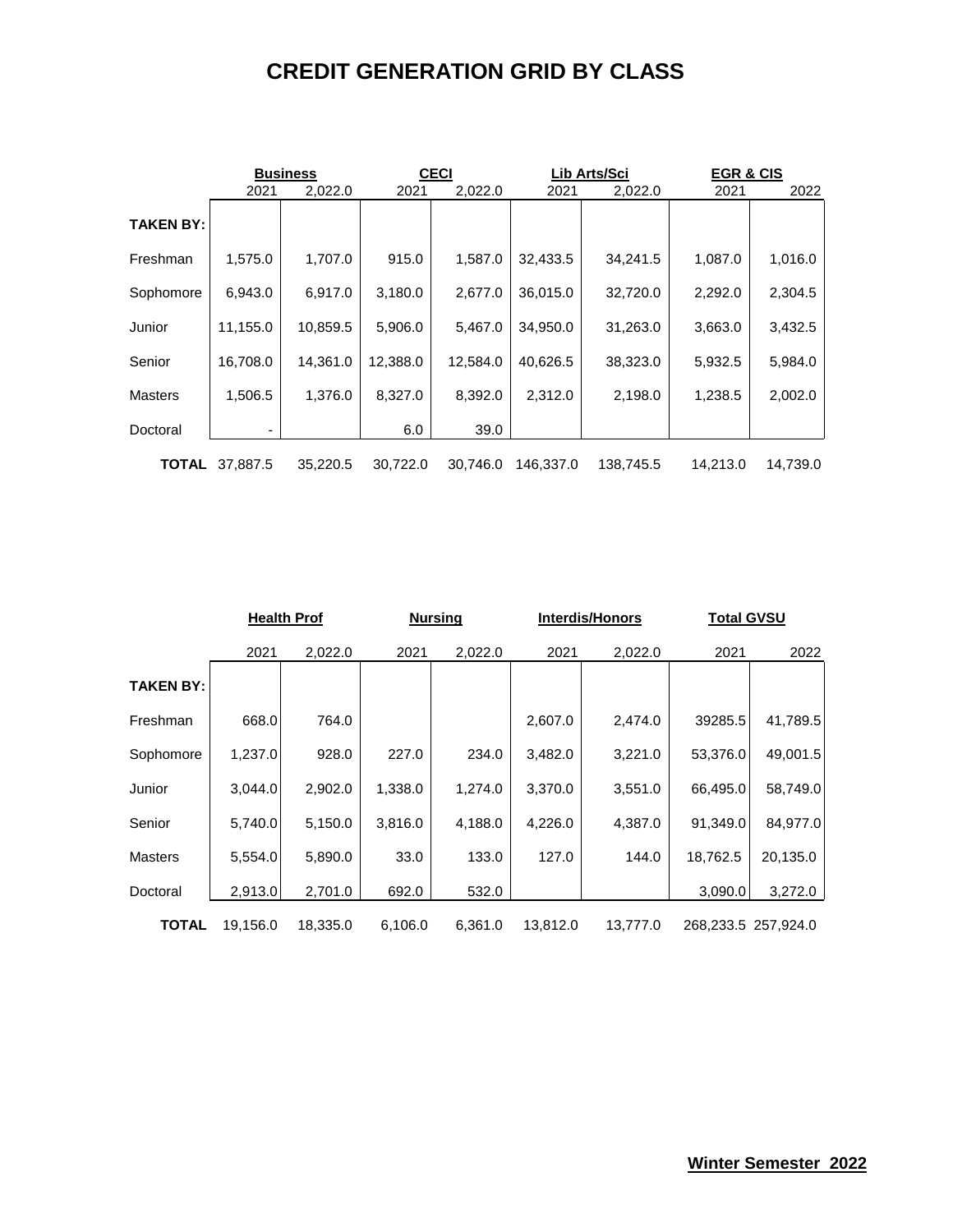### **CREDIT GENERATION GRID BY STATUS**

|                  |          | <b>Business</b> |          | <b>CECI</b> | Lib Arts/Sci |           | <b>EGR &amp; CIS</b> |          |  |
|------------------|----------|-----------------|----------|-------------|--------------|-----------|----------------------|----------|--|
|                  | 2021     | 2022            | 2021     | 2022        | 2021         | 2022      | 2021                 | 2022     |  |
| <b>TAKEN BY:</b> |          |                 |          |             |              |           |                      |          |  |
| Undergraduate    | 36,381.0 | 33,844.5        | 22,389.0 | 22,315.0    | 144,025.0    | 136,547.5 | 12,974.5             | 12,737.0 |  |
| Degree           | 36,374.0 | 33,829.5        | 22,383.0 | 22,309.0    | 143,644.0    | 136,229.5 | 12,865.5             | 12,652.0 |  |
| Non-Degree       | 7.0      | 15.0            | 6.0      | 6.0         | 381.0        | 318.0     | 109.0                | 85.0     |  |
| Graduate         | 1,506.5  | 1,376.0         | 8,333.0  | 8,431.0     | 2,312.0      | 2,198.0   | 1,238.5              | 2,002.0  |  |
| Degree           | 1,480.0  | 1,360.0         | 8,141.0  | 8,221.0     | 2,109.0      | 1,985.0   | 1,204.0              | 1,970.0  |  |
| Non-Degree       | 26.5     | 16.0            | 192.0    | 210.0       | 203.0        | 213.0     | 34.5                 | 32.0     |  |
| <b>Degree</b>    | 37,854.0 | 35,189.5        | 30,524.0 | 30,530.0    | 145,753.0    | 138,214.5 | 14,069.5             | 14,622.0 |  |
| Non-Degree       | 33.5     | 31.0            | 198.0    | 216.0       | 584.0        | 531.0     | 143.5                | 117.0    |  |
| <b>TOTAL</b>     | 37,887.5 | 35,220.5        | 30,722.0 | 30,746.0    | 146,337.0    | 138,745.5 | 14,213.0             | 14,739.0 |  |

|                  | <b>Health Prof</b> |          |         | <b>Nursing</b> |          | <b>Interdis/Honors</b> | <u>Total GVSU</u> |           |
|------------------|--------------------|----------|---------|----------------|----------|------------------------|-------------------|-----------|
|                  | 2021               | 2022     | 2021    | 2022           | 2021     | 2022                   | 2021              | 2021      |
| <b>TAKEN BY:</b> |                    |          |         |                |          |                        |                   |           |
| Undergraduate    | 10,689.0           | 9,744.0  | 5,381.0 | 5,696.0        | 13,685.0 | 13,633.0               | 245,524.5         | 234,517.0 |
| Degree           | 10,464.0           | 9,578.0  | 5,381.0 | 5,696.0        | 13,676.0 | 13,612.0               | 244,787.5         | 233,906.0 |
| Non-Degree       | 225.0              | 166.0    |         |                | 9.0      | 21.0                   | 737.0             | 611.0     |
| Graduate         | 8,467.0            | 8,591.0  | 725.0   | 665.0          | 127.0    | 144.0                  | 22,709.0          | 23,407.0  |
| Degree           | 8,446.0            | 8,588.0  | 725.0   | 651.0          | 127.0    | 132.0                  | 22,232.0          | 22,907.0  |
| Non-Degree       | 21.0               | 3.0      |         | 14.0           |          | 12.0                   | 477.0             | 500.0     |
| <b>Degree</b>    | 18,910.0           | 18,166.0 | 6,106.0 | 6,347.0        | 13,803.0 | 13,744.0               | 267,019.5         | 256,813.0 |
| Non-Degree       | 246.0              | 169.0    |         | 14.0           | 9.0      | 33.0                   | 1,214.0           | 1,111.0   |
| <b>TOTAL</b>     | 19,156.0           | 18,335.0 | 6,106.0 | 6,361.0        | 13,812.0 | 13,777.0               | 268,233.5         | 257,924.0 |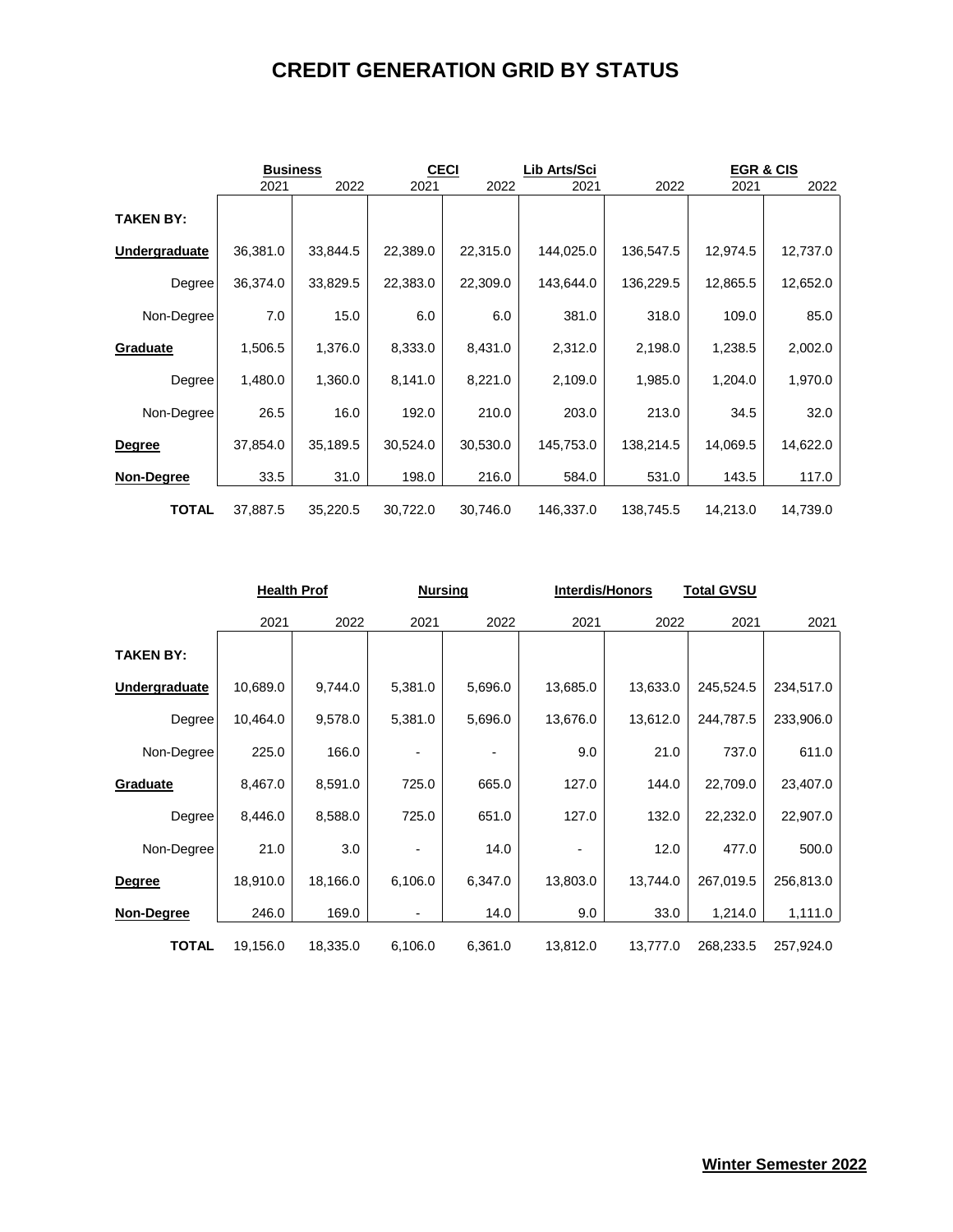#### **STUDENT LOAD BY CLASS AND GENDER**

|               |       | <b>FULL TIME</b> |                 | <b>TOTAL</b><br><b>FULL TIME</b><br><b>PART TIME</b> |                           |        |                 | <b>TOTAL</b><br><b>PART TIME</b> | <b>TOTAL</b> |        |                   | <u>ALL</u> |
|---------------|-------|------------------|-----------------|------------------------------------------------------|---------------------------|--------|-----------------|----------------------------------|--------------|--------|-------------------|------------|
|               | Male  | Female           | Not<br>Reported |                                                      | Male                      | Female | Not<br>Reported |                                  | Male         | Female | $Not$<br>Reported |            |
| Freshman      | 1,109 | 1,703            | 5               | 2,817                                                | 84                        | 180    | $\mathbf 1$     | 265                              | 1,193        | 1,883  | $\,6\,$           | 3,082      |
| Sophomore     | 1,282 | 2,050            | 4               | 3,336                                                | 119                       | 132    | $\pmb{0}$       | 251                              | 1,401        | 2,182  | 4                 | 3,587      |
| Junior        | 1,555 | 2,379            | $\overline{2}$  | 3,936                                                | 169                       | 234    | $\pmb{0}$       | 403                              | 1,724        | 2,613  | $\overline{c}$    | 4,339      |
| Senior        | 1,887 | 3,378            | $\overline{7}$  | 5,272                                                | 727                       | 811    | $\overline{2}$  | 1,540                            | 2,614        | 4,189  | 9                 | 6,812      |
| Undergraduate | 5,833 | 9,510            | 18              | 15,361                                               | 1,099                     | 1,357  | 3               | 2,459                            | 6,932        | 10,867 | 21                | 17,820     |
| Masters       | 326   | 921              | $\overline{a}$  | 1,249                                                | 436                       | 969    | $\overline{4}$  | 1,409                            | 762          | 1,890  | $\,6$             | 2,658      |
| Doctoral      | 62    | 180              | $\mathbf 0$     | 242                                                  | $\ensuremath{\mathsf{3}}$ | 30     | $\pmb{0}$       | 33                               | 65           | 210    | $\pmb{0}$         | 275        |
| Graduate      | 388   | 1,101            | $\overline{2}$  | 1,491                                                | 439                       | 999    | 4               | 1,442                            | 827          | 2,100  | $\,6$             | 2,933      |
| <b>TOTAL</b>  | 6,221 | 10,611           | 20              | 16,852                                               | 1,538                     | 2,356  | $\overline{7}$  | 3,901                            | 7,759        | 12,967 | 27                | 20,753     |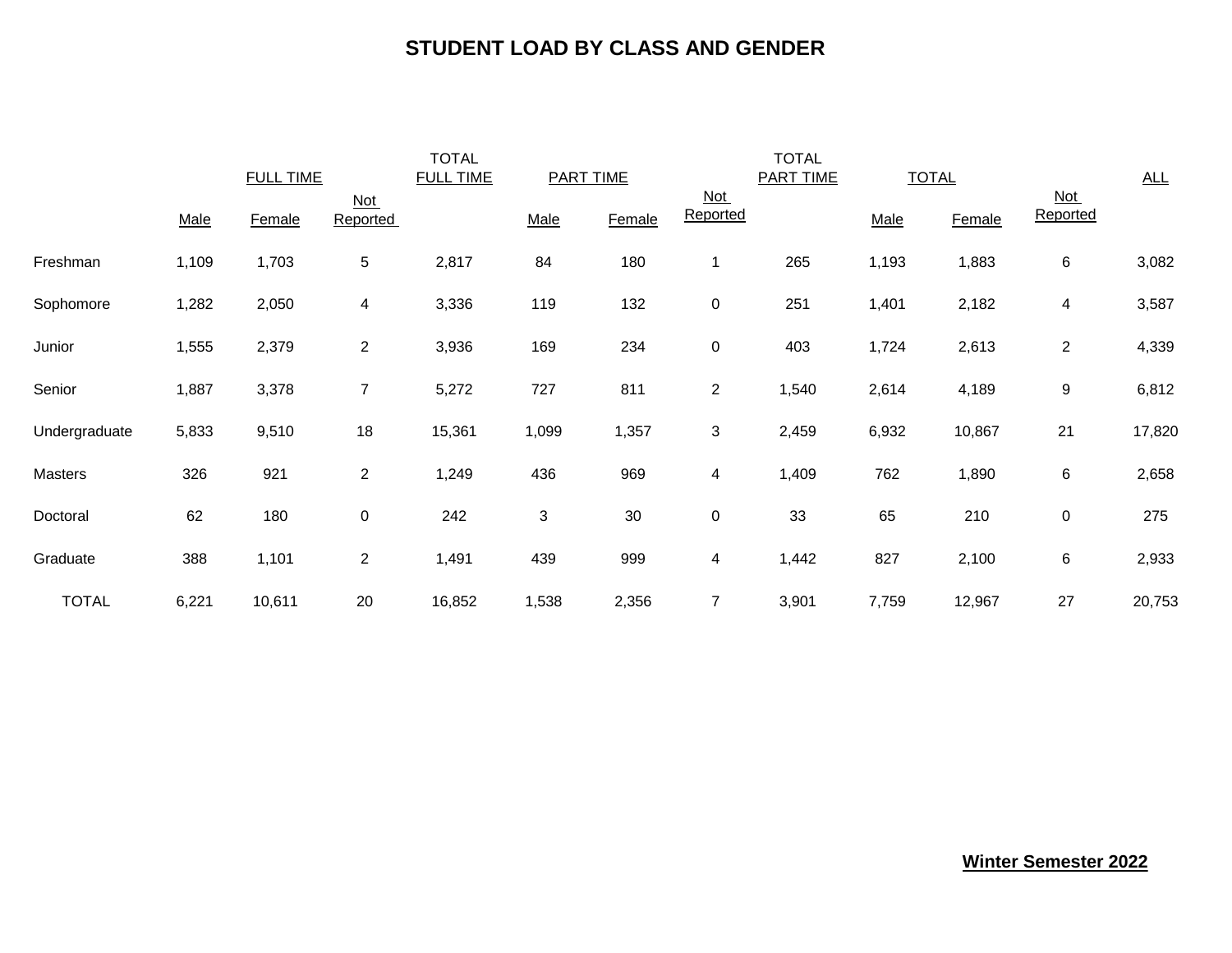### **ENROLLMENT BY ETHNIC BACKGROUND AND CLASS**

|                                     |          |           |                |        | Subtotal      |                |                | Subtotal | GVSU         |
|-------------------------------------|----------|-----------|----------------|--------|---------------|----------------|----------------|----------|--------------|
|                                     | Freshman | Sophomore | Junior         | Senior | Undergraduate | <b>Masters</b> | Doctoral       | Graduate | <b>TOTAL</b> |
| African American/Black              | 200      | 117       | 158            | 267    | 742           | 139            | $\sqrt{5}$     | 144      | 886          |
| American Indian/Alaskan Native      | 14       | 12        | 15             | 19     | 60            | 11             | $\overline{c}$ | 13       | 73           |
| Asian                               | 96       | 94        | 108            | 163    | 461           | 78             | 8              | 86       | 547          |
| Hispanic/Latino                     | 261      | 202       | 268            | 404    | 1,135         | 119            | 6              | 125      | 1,260        |
| Hawaiian/Other Pac. Islander        | 1        | 4         | $\overline{2}$ | 10     | 17            | 3              | $\pmb{0}$      | 3        | 20           |
| White                               | 2,329    | 2,974     | 3,558          | 5,620  | 14,481        | 1,999          | 243            | 2,242    | 16,723       |
| Two or More Ethnicities             | 114      | 136       | 165            | 239    | 654           | 71             | 8              | 79       | 733          |
| Non-resident International          | 54       | 36        | 52             | 68     | 210           | 216            | $\sqrt{3}$     | 219      | 429          |
| Not Provided                        | 13       | 12        | 13             | 22     | 60            | 22             | $\pmb{0}$      | 22       | 82           |
| <b>TOTAL</b>                        | 3,082    | 3,587     | 4,339          | 6,812  | 17,820        | 2,658          | 275            | 2,933    | 20,753       |
| <i>*Total Unduplicated Minority</i> | 705      | 583       | 753            | 1142   | 3,183         | 622            | 31             | 653      | 3,836        |

\*Will be different than the sum of ethnicities because international students of color are included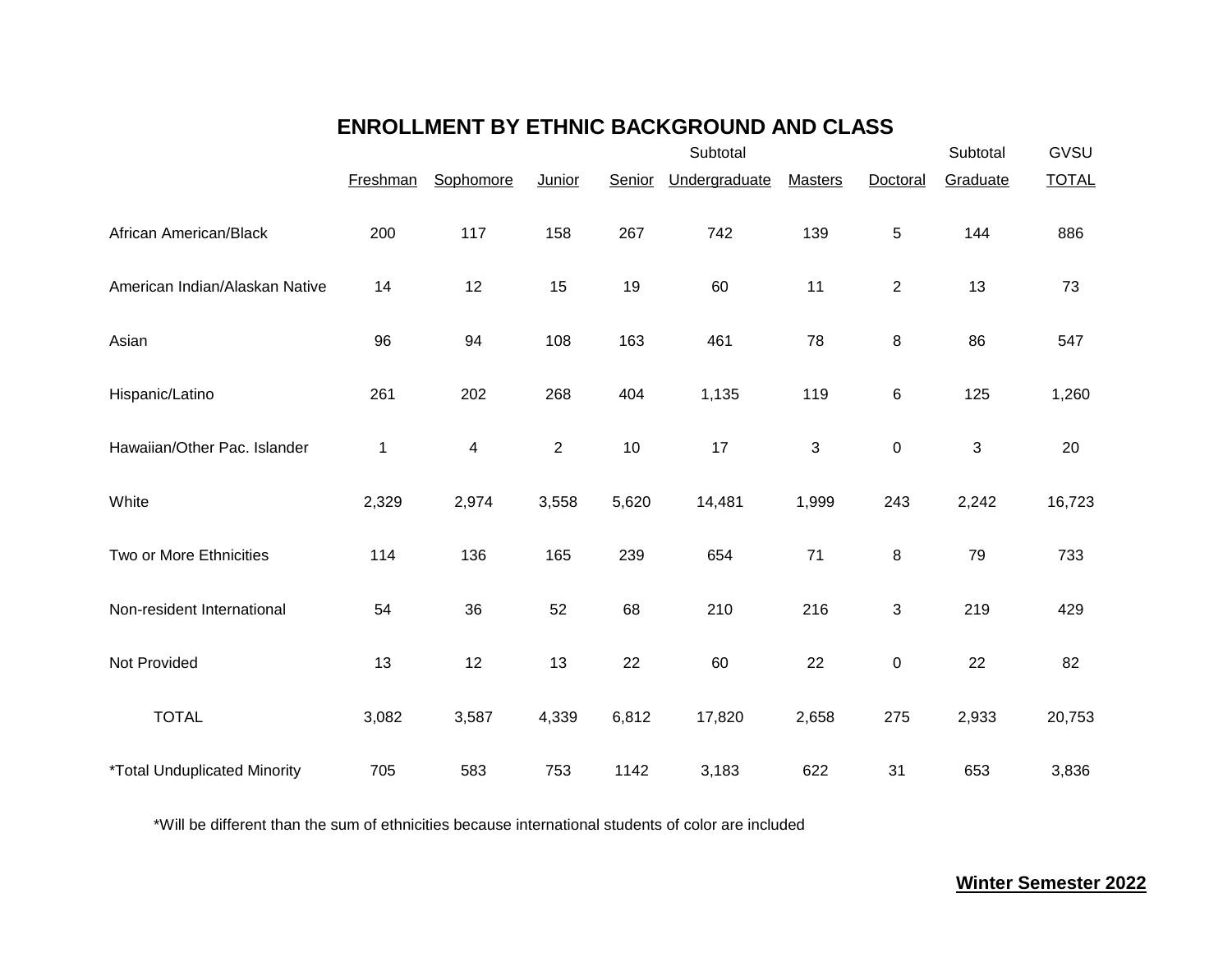# **NEW STUDENTS BY CATEGORY**

|                  |                  | <b>CREDIT</b> | <b>FULL</b> | <b>PART</b> |             | <b>NOT</b>    |                 |                 | AVERAGE    | <b>AVERAGE</b> |
|------------------|------------------|---------------|-------------|-------------|-------------|---------------|-----------------|-----------------|------------|----------------|
|                  | <b>HEADCOUNT</b> | <b>HOURS</b>  | <b>TIME</b> | <b>TIME</b> | <b>MALE</b> | <b>FEMALE</b> | <b>REPORTED</b> | <b>TRI-CNTY</b> | <b>AGE</b> | <b>LOAD</b>    |
| <b>FTIAC:</b>    |                  |               |             |             |             |               |                 |                 |            |                |
| Degree           | 49               | 669.0         | 43          | 6           | 27          | 22            | 0               | 20              | 19.3       | 13.7           |
| Non-Degree       | 52               | 213.0         | $\pmb{0}$   | 52          | 11          | 41            | 0               | 47              | 16.7       | 4.1            |
| Total            | 101              | 882.0         | 43          | 58          | 38          | 63            | 0               | 67              | 18.0       | 8.7            |
| <b>TRANSFER:</b> |                  |               |             |             |             |               |                 |                 |            |                |
| Degree           | 370              | 4292.5        | 268         | 102         | 168         | 199           | 3               | 202             | 23.1       | 11.6           |
| Non-Degree       | 26               | 107.0         | $\pmb{0}$   | 26          | 11          | 15            | 0               | 11              | 21.3       | 4.1            |
| Total            | 396              | 4399.5        | 268         | 128         | 179         | 214           | 3               | 213             | 23.0       | 11.1           |
| <b>GRADUATE:</b> |                  |               |             |             |             |               |                 |                 |            |                |
| Degree           | 261              | 2112.0        | 149         | 112         | 84          | 177           | 0               | 110             | 28.8       | 8.1            |
| Non-Degree       | 46               | 197.0         | 3           | 43          | 19          | 27            | 0               | 29              | 30.7       | 4.3            |
| Total            | 307              | 2309.0        | 152         | 155         | 103         | 204           | 0               | 139             | 29.1       | 7.5            |
| <b>TOTAL:</b>    |                  |               |             |             |             |               |                 |                 |            |                |
| Degree           | 680              | 7073.5        | 460         | 220         | 279         | 398           | 3               | 332             | 25.0       | 10.4           |
| Non-Degree       | 124              | 517.0         | $\sqrt{3}$  | 121         | 41          | 83            | 0               | 87              | 22.9       | 4.2            |
| Total            | 804              | 7590.5        | 463         | 341         | 320         | 481           | 3               | 419             | 24.7       | 9.4            |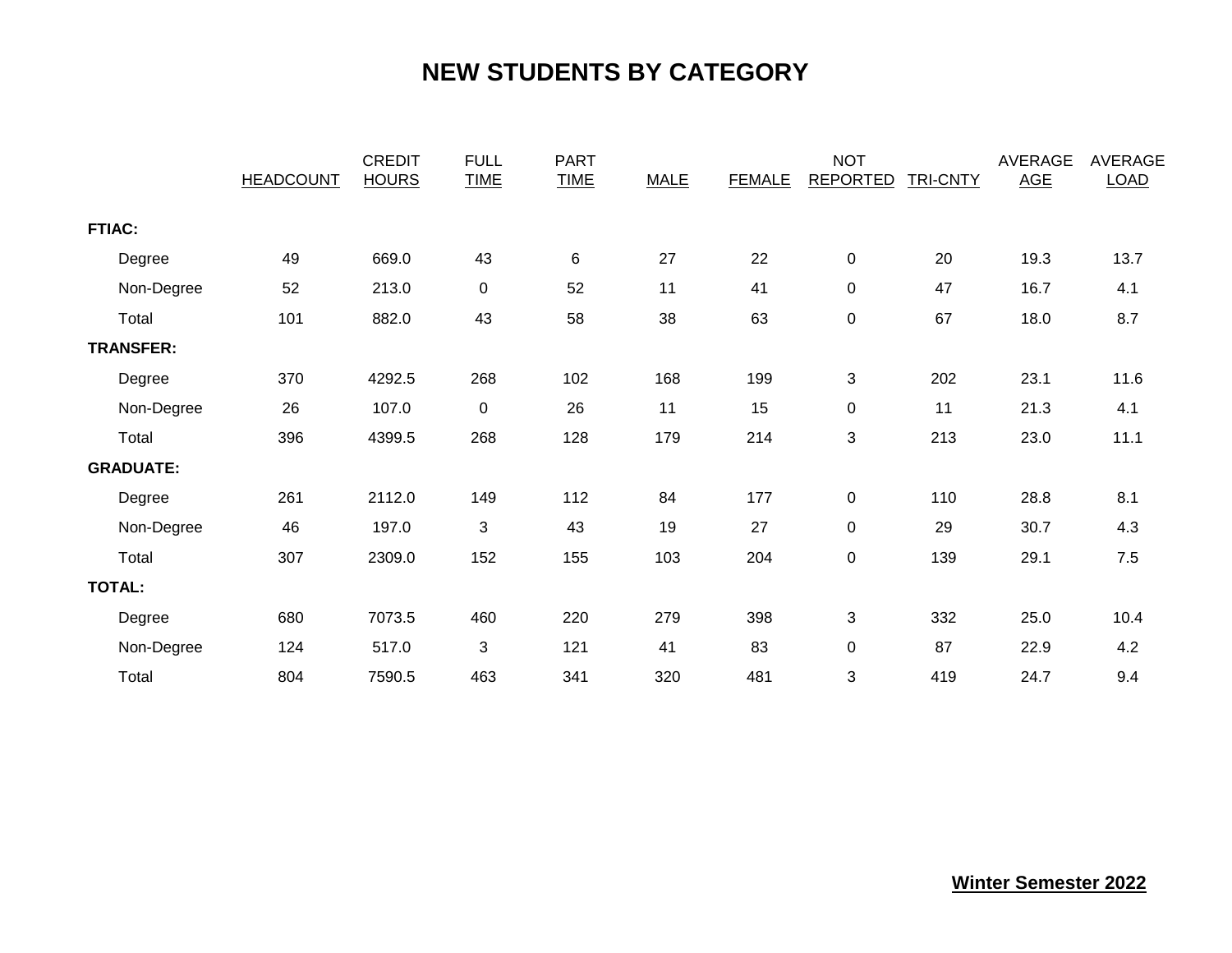|                                                                               | <b>Credit Hours</b> | <b>FTE Students</b>      |
|-------------------------------------------------------------------------------|---------------------|--------------------------|
| <b>Seidman College of Business</b>                                            |                     |                          |
| <b>Accounting and Taxation</b>                                                | 5,185.5             | 345.7                    |
| Accounting and Taxation - graduate                                            | 660.0               | 55.0                     |
| Economics                                                                     | 5,892.0             | 392.8                    |
| Economics - graduate                                                          | 3.0                 | 0.3                      |
| Entrepreneurship                                                              | 132.0               | 8.8                      |
| Finance                                                                       | 4,297.0             | 286.5                    |
| Finance - graduate                                                            |                     |                          |
| <b>Executive MBA</b>                                                          |                     |                          |
| Management (includes BUS courses)                                             | 12,576.0            | 838.4                    |
| Management - graduate (includes BUS courses)                                  | 10.0                | 0.8                      |
| Marketing                                                                     | 5,776.0             | 385.1                    |
| Marketing - graduate                                                          |                     | $\blacksquare$           |
| MBA                                                                           | 689.0               | 57.4                     |
| <b>College of Education and Community Innovation</b>                          |                     |                          |
| <b>Educational Leadership and Counseling</b>                                  | 246.0               | 16.4                     |
| Educational Leadership and Counseling-graduate                                | 1,829.0             | 152.4                    |
| Literacy, Educational Foundations, and Technology                             | 3,158.0             | 210.5                    |
|                                                                               |                     | 99.3                     |
| Literacy, Educational Foundations, and Technology-graduate                    | 1,191.0             |                          |
| School of Criminology, Criminal Justice, and Legal Studies                    | 5,967.0             | 397.8                    |
| School of Criminology, Criminal Justice, and Legal Studies--graduate          | 152.0               | 12.7                     |
| School of Public, Nonprofit, Health, Hospitality, and Tourism Management      | 3,954.0             | 263.6                    |
| School of Public, Nonprofit, Health, Hospitality, and Tourism Manage-graduate | 1,138.0             | 94.8                     |
| School of Social Work                                                         | 3,981.0             | 265.4                    |
| School of Social Work - graduate                                              | 2,923.0             | 243.6                    |
| <b>Teaching and Learning</b>                                                  | 4,977.0             | 331.8                    |
| Teaching and Learning-graduate                                                | 1,230.0             | 102.5                    |
| <b>College of Liberal Arts &amp; Sciences</b>                                 |                     |                          |
| Anthropology                                                                  | 2,754.0             | 183.6                    |
| Archeology                                                                    | 18.0                | 1.2                      |
| <b>AWRI</b>                                                                   | 3.0                 | 0.3                      |
| Biology                                                                       | 10,291.0            | 686.1                    |
| Biology - graduate                                                            | 230.0               | 19.2                     |
| <b>Biomedical Sciences</b>                                                    | 10,653.0            | 710.2                    |
| <b>Biomedical Sciences - graduate</b>                                         | 169.0               | 14.1                     |
| Chemistry                                                                     | 9,318.0             | 621.2                    |
| Classics                                                                      | 1,424.0             | 94.9                     |
| Cell and Molecular Biology                                                    | 1,328.0             | 88.5                     |
| Cell and Molecular Biology - graduate                                         | 285.0               | 23.8                     |
| <b>School of Communications</b>                                               | 7,214.0             | 480.9                    |
| School of Communications - graduate                                           | 262.0               | 21.8                     |
| Comprehensive Science & Arts for Teaching                                     | 240.0               | 16.0                     |
| English                                                                       | 3,737.0             | 249.1                    |
| English - graduate                                                            | 121.0               | 10.1                     |
| Geology                                                                       | 2,841.0             | 189.4                    |
| Geology - graduate                                                            |                     | $\overline{\phantom{a}}$ |
| Geography & Planning                                                          | 1,880.0             | 125.3                    |
| History                                                                       | 6,041.0             | 402.7                    |
| <b>Mathematics</b>                                                            | 8,867.0             | 591.1                    |
|                                                                               |                     |                          |

**Winter Session 2022**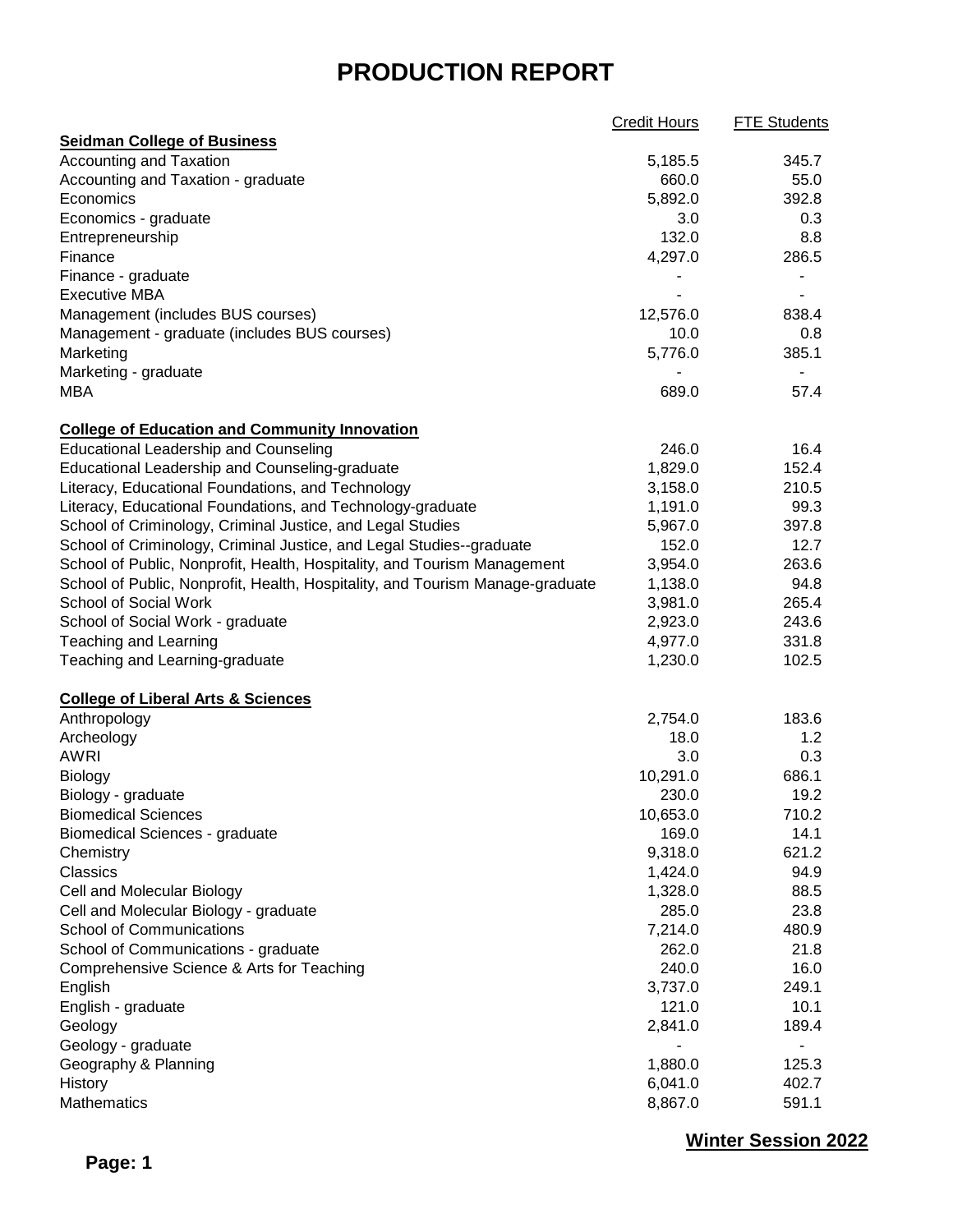|                                                      | <b>Credit Hours</b> | <b>FTE Students</b> |
|------------------------------------------------------|---------------------|---------------------|
| Mathematics - graduate                               | 6.0                 | 0.5                 |
| Modern Languages & Literatures                       | 4,437.0             | 295.8               |
| <b>Movement Science</b>                              | 8,400.0             | 560.0               |
| Movement Science - graduate                          |                     |                     |
| Music, Art, and Theatre                              |                     |                     |
| Music, Theatre, and Dance                            | 4,667.5             | 311.2               |
| Music, Theatre, and Dance - graduate                 | 3.0                 | 0.3                 |
| Philosophy                                           | 3,744.0             | 249.6               |
| Physics                                              | 3,866.0             | 257.7               |
| Physics - graduate                                   |                     | $\blacksquare$      |
| <b>Political Science</b>                             | 2,913.0             | 194.2               |
| Psychology                                           | 13,682.0            | 912.1               |
| Psychology - graduate                                | 289.0               | 24.1                |
| Science                                              | 962.0               | 64.1                |
| Science - graduate                                   |                     |                     |
| Sociology                                            | 4,013.0             | 267.5               |
| <b>Social Studies</b>                                | 582.0               | 38.8                |
| <b>Statistics</b>                                    | 6,211.0             | 414.1               |
| Statistics - graduate                                | 552.0               | 46.0                |
| Visual & Media Arts                                  | 7,592.0             | 506.1               |
| Writing                                              | 9,150.0             | 610.0               |
| <b>PADNOS COLLEGE OF ENGINEERING &amp; COMPUTING</b> |                     |                     |
| School of Computing & Information Systems            | 7,600.0             | 506.7               |
| School of Computing & Information Systems - graduate | 1,403.0             | 116.9               |
| School of Engineering                                | 4,742.0             | 316.1               |
| School of Engineering - graduate                     | 291.0               | 24.3                |
| Occupational Safety and Health                       | 492.0               | 32.8                |
| <b>Professional Science Masters</b>                  | 211.0               | 17.6                |
| <b>COLLEGE OF HEALTH PROFESSIONS</b>                 |                     |                     |
| <b>Allied Health Sciences</b>                        | 3,978.0             | 265.2               |
| <b>Clinical Dietetics</b>                            | 212.0               | 14.1                |
| Clinical Dietetics - graduate                        | 392.0               | 32.7                |
| Diagnostic Medical Sonography                        | 536.0               | 35.7                |
| <b>Health Information Management</b>                 | 507.0               | 33.8                |
| <b>Medical Laboratory Science</b>                    | 656.0               | 43.7                |
| Occupational Therapy                                 | 1,676.0             | 139.7               |
| <b>Physician Assistant Studies</b>                   | 1,342.0             | 111.8               |
| <b>Public Health</b>                                 | 87.0                | 5.8                 |
| Public Health - graduate                             | 1,137.0             | 94.8                |
| Physical Therapy and Athletic Training               | 272.0               | 18.1                |
| Pysical Therapy and Athletic Training - graduate     | 2,637.0             | 219.8               |
| Radiology and Imaging Echocardiogram                 | 291.0               | 19.4                |
| <b>Medical Dosimetry</b>                             | 260.0               | 21.7                |
| <b>Radiation Therapy</b>                             | 695.0               | 46.3                |
| Speech-Language Pathology                            | 1,915.0             | 127.7               |
| Speech-Language Pathology - graduate                 | 857.0               | 71.4                |
| <b>Recreational Therapy</b>                          | 813.0               | 54.2                |
| Recreational Therapy - graduate                      | 72.0                | 6.0                 |

**Winter Session 2022**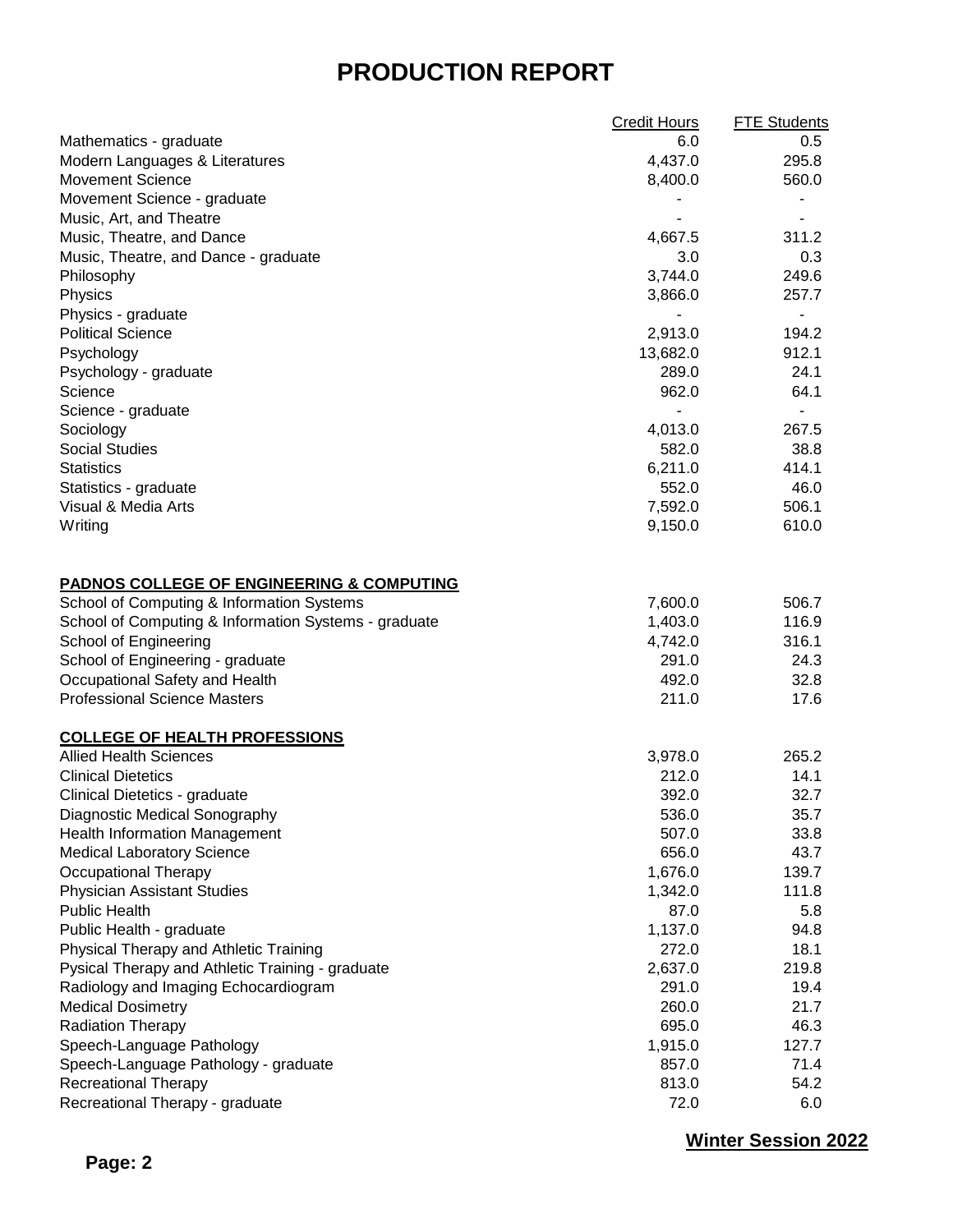|                                                            | Credit Hours | <b>FTE Students</b> |
|------------------------------------------------------------|--------------|---------------------|
| <b>BROOKS COLLEGE OF INTERDISCIPLINARY STUDIES</b>         |              |                     |
| Area and Global Studies                                    | 1,346.0      | 89.7                |
| <b>Digital Studies</b>                                     | 633.0        | 42.2                |
| <b>Environmental &amp; Sustainability Studies</b>          | 750.0        | 50.0                |
| <b>Honors College</b>                                      | 3,276.0      | 218.4               |
| Human Rights                                               | 339.0        | 22.6                |
| Integrative, Religious and Inter-Cultural Studies          | 5,721.0      | 381.4               |
| Integrative, Religious and Inter-Cultural Studies-graduate | 129.0        | 10.8                |
| <b>Integrative Studies</b>                                 | 348.0        | 23.2                |
| Integrative Studies - graduate                             |              | $\blacksquare$      |
| Woment, Gender & Sexuality Studies                         | 1,235.0      | 82.3                |
| SEIDMAN COLLEGE OF BUSINESS                                |              |                     |
| Undergraduate                                              | 33,858.5     | 2,257.2             |
| Graduate                                                   | 1,362.0      | 113.5               |
| Total                                                      | 35,220.5     | 2,370.7             |
| <b>COLLEGE OF EDUCATION AND COMMUNITY INNOVATION</b>       |              |                     |
| Undergraduate                                              | 22,283.0     | 1,485.5             |
| Graduate                                                   | 8,463.0      | 705.3               |
| Total                                                      | 30,746.0     | 2,190.8             |
| <b>COLLEGE OF LIBERAL ARTS &amp; SCIENCES</b>              |              |                     |
| Undergraduate                                              | 136,825.5    | 9,121.7             |
| Graduate                                                   | 1,920.0      | 160.0               |
| Total                                                      | 138,745.5    | 9,281.7             |
| <b>PADNOS COLLEGE OF ENGINEERING &amp; COMPUTING</b>       |              |                     |
| Undergraduate                                              | 12,834.0     | 855.6               |
| Graduate                                                   | 1,905.0      | 158.8               |
| Total                                                      | 14,739.0     | 1,014.4             |
| <b>COLLEGE OF HEALTH PROFESSIONS</b>                       |              |                     |
| Undergraduate                                              | 9,962.0      | 664.1               |
| Graduate                                                   | 8,373.0      | 697.7               |
| Total                                                      | 18,335.0     | 1,361.9             |
| <b>BROOKS COLLEGE OF INTERDISCIPLINARY STUDIES</b>         |              |                     |
| Undergraduate                                              | 13,648.0     | 909.9               |
| Graduate                                                   | 129.0        | 10.8                |
| Total                                                      | 13,777.0     | 920.6               |